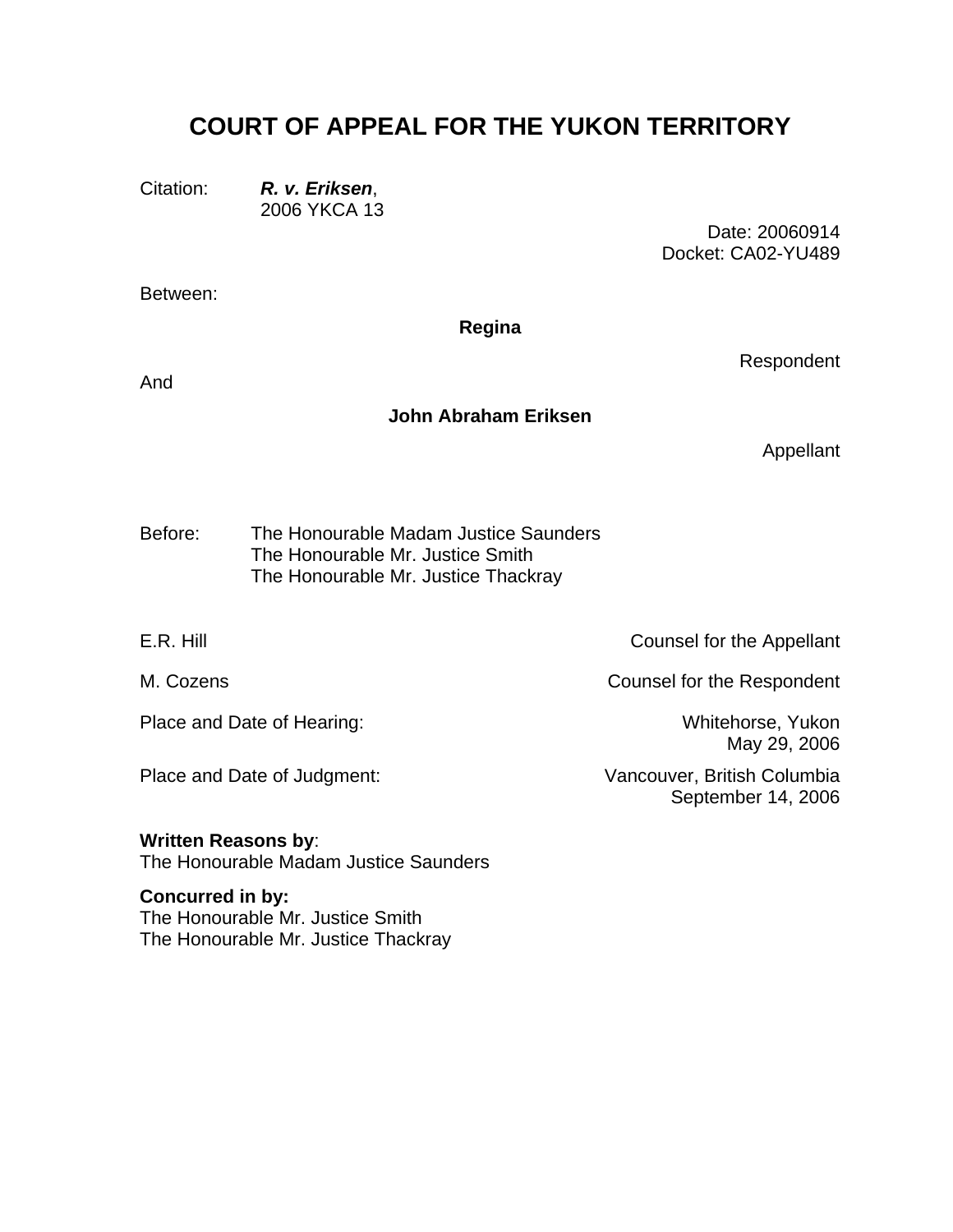## **Reasons for Judgment of the Honourable Madam Justice Saunders:**

## **Introduction**

[1] Mr. Eriksen appeals from his conviction by a judge alone, on August 13, 2002, of one count of committing perjury. The reasons for conviction are indexed at 2002 YKTC 91.

[2] The learned trial judge found that Mr. Eriksen committed perjury by giving false testimony at a preliminary inquiry in relation to charges against his brother, David, arising from a large quantity of stolen bicycles which ended up in Mr. Eriksen's garage.

[3] Mr. Eriksen raises two issues on appeal. The first issue concerns the degree of, and nature of, corroboration required to prove perjury. The second issue concerns the use made by the trial judge of a warned statement made by Mr. Eriksen which he found during the trial to be inadmissible on the basis that it was not voluntary. For the reasons that follow I am not persuaded that the appeal should be allowed on either issue.

## **Background**

[4] The circumstances were described succinctly by the trial judge thus:

[3] When Mr. Eriksen was initially called as a witness for the Crown, he initially disclaimed recollection of even where he had lived at the relevant dates. After some intervention by the trial judge, the accused then conceded that he lived at the residence with the garage at the relevant time. When he was asked by Crown counsel about the bicycles in the garage and how he came into possession of them, he said the following, "I bought them off somebody." Crown counsel then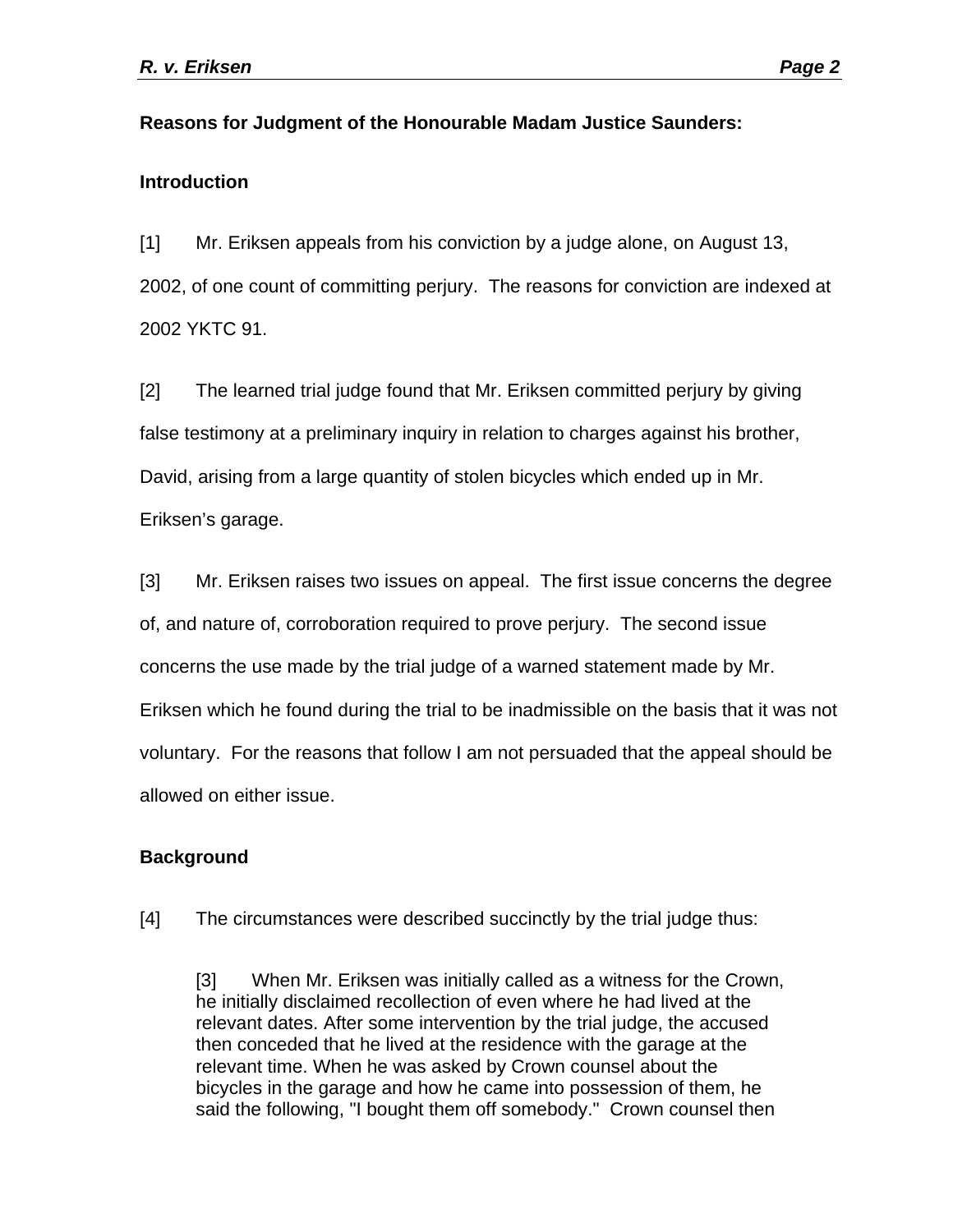asked, "Who did you buy them off?" The accused answered, "I don't remember."

[4] Later, at page 9, after Mr. Eriksen had been directed to some other statements that he made in connection with the issue, Crown counsel asked the following questions:

- Q So Mr. Eriksen, I'll come back to my earlier question to you before we played the video. Can you indicate to the Court how you came into possession of the bicycles for which you pleaded guilty to possession of stolen property?
- A I bought them off somebody.
- Q Who did you buy them off?
- A I don't remember.
- Q So you don't have any recollection of receiving the bicycles in question?
- A I was drunk when I bought them.

[5] As the proceedings progressed, Judge Lilles, who was presiding, gave the witness an opportunity to consider his position with respect to the possibility of being committed for contempt, amongst other matters. The case was adjourned, I gather, over the lunch hour to give Mr. Eriksen a chance to consult with counsel. In the afternoon, when Mr. Eriksen returned to the witness stand and was again asked about the bicycles and how he came into possession of them, Mr. Eriksen then admitted that he had been approached by his brothers, including the accused in the trial, David Stanley Eriksen, and had given his brothers permission to store the items in his garage. This testimony, which clearly implicated the accused Mr. Eriksen's brothers, was obviously contradictory to what he said in the morning about the same matters.

[5] At trial the Crown tendered into evidence two items which the trial judge used in his determination of guilt. The first was a document bearing the signature of Mr.

Eriksen, referred to as the "Signed Statement" described by the trial judge this way: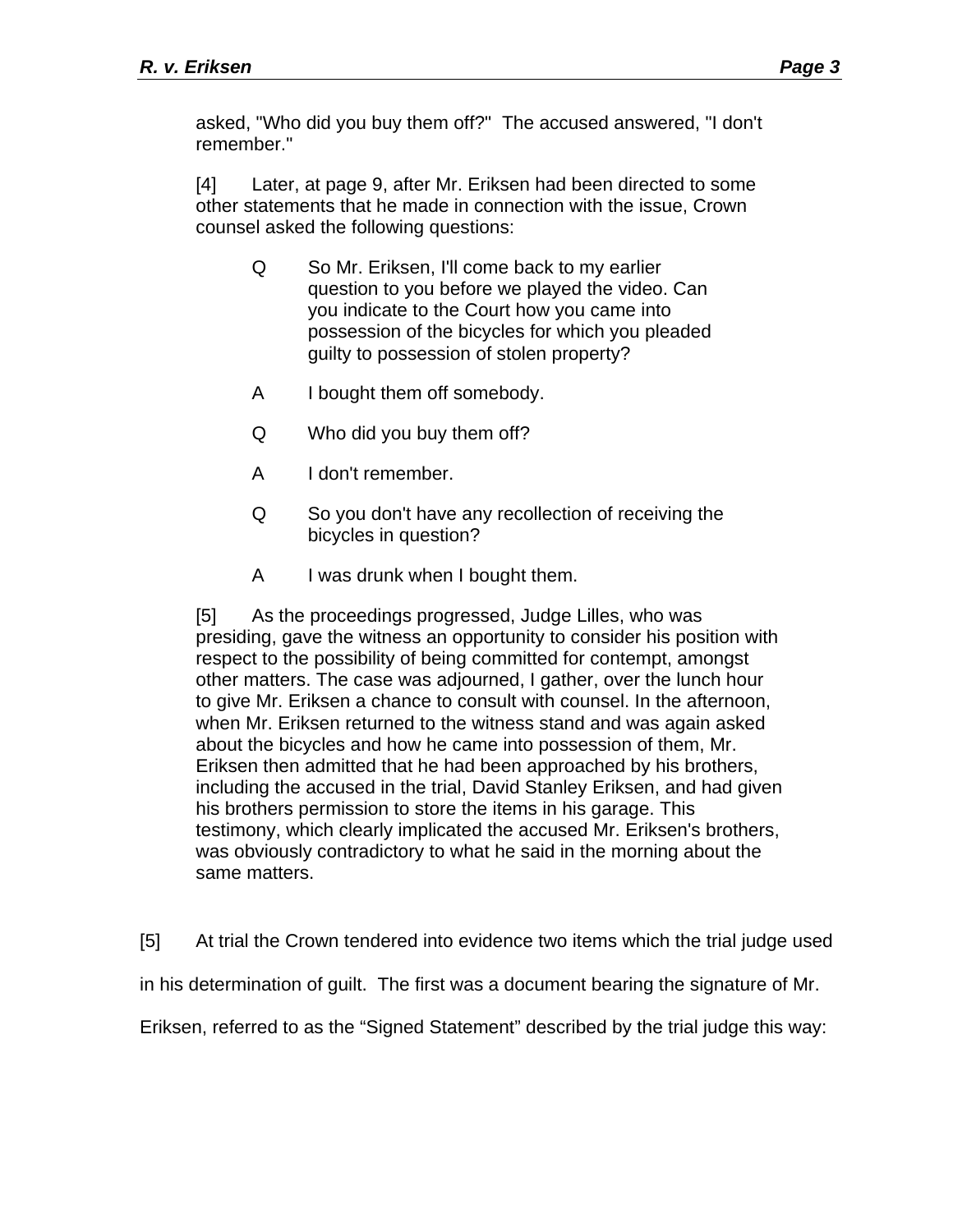[6] … This document was signed by the accused and was witnessed by his then counsel, Mr. Clarke, and was provided to Crown counsel. The exact circumstances of the making of this document are somewhat obscure in a couple of respects. Firstly, although the Crown urged that the document in question was a sworn document, it is far from clear that the document was in fact sworn, or at least properly sworn, because although it says at the outset that "I, John Abraham Eriksen, swear the following to true..."; nevertheless, at the bottom of the document, there is no indication that the document is a statutory declaration or that an oath was administered to Mr. Eriksen. In fact, Mr. Clarke signs the document describing himself as a witness.

[7] In my view, the Crown has not proved that this was a sworn document. Nevertheless, it is a document authored by the accused, containing admissions against his interests and is, therefore, admissible. …

[6] The second was the transcript of allegations of fact read to the court in other

proceedings concerning the bicycles in which Mr. Eriksen pleaded guilty and Mr.

Eriksen agreed that the facts were true. The trial judge described this transcript in

this way:

[9] The next bit of evidence upon which the Crown relies, is a transcript of some proceeding, also on the 15th of May 2002, wherein the accused Mr. Eriksen entered a plea of guilty to a charge of stolen property, which had been laid against him, arising out of the possession of the self-same stolen bicycles. In that proceeding, as is commonly the case, the Crown made certain allegations of fact.

[10] Essentially those allegations included the facts that the accused had stored the bicycles, that he had been asked by his brothers to do so, and that he was to be paid a sum of money for his trouble. During the course of the proceedings, Mr. Eriksen was asked by the learned Justice of the Peace, who was presiding, whether he admitted those facts and the accused said, "I do."

[11] In my view, the admissions of fact made by the accused in the course of those proceedings are admissible against him, as indicated by the decision of the Ontario Court of Appeal in *R. v. W.B.C.*, 142 C.C.C. (3d) 490.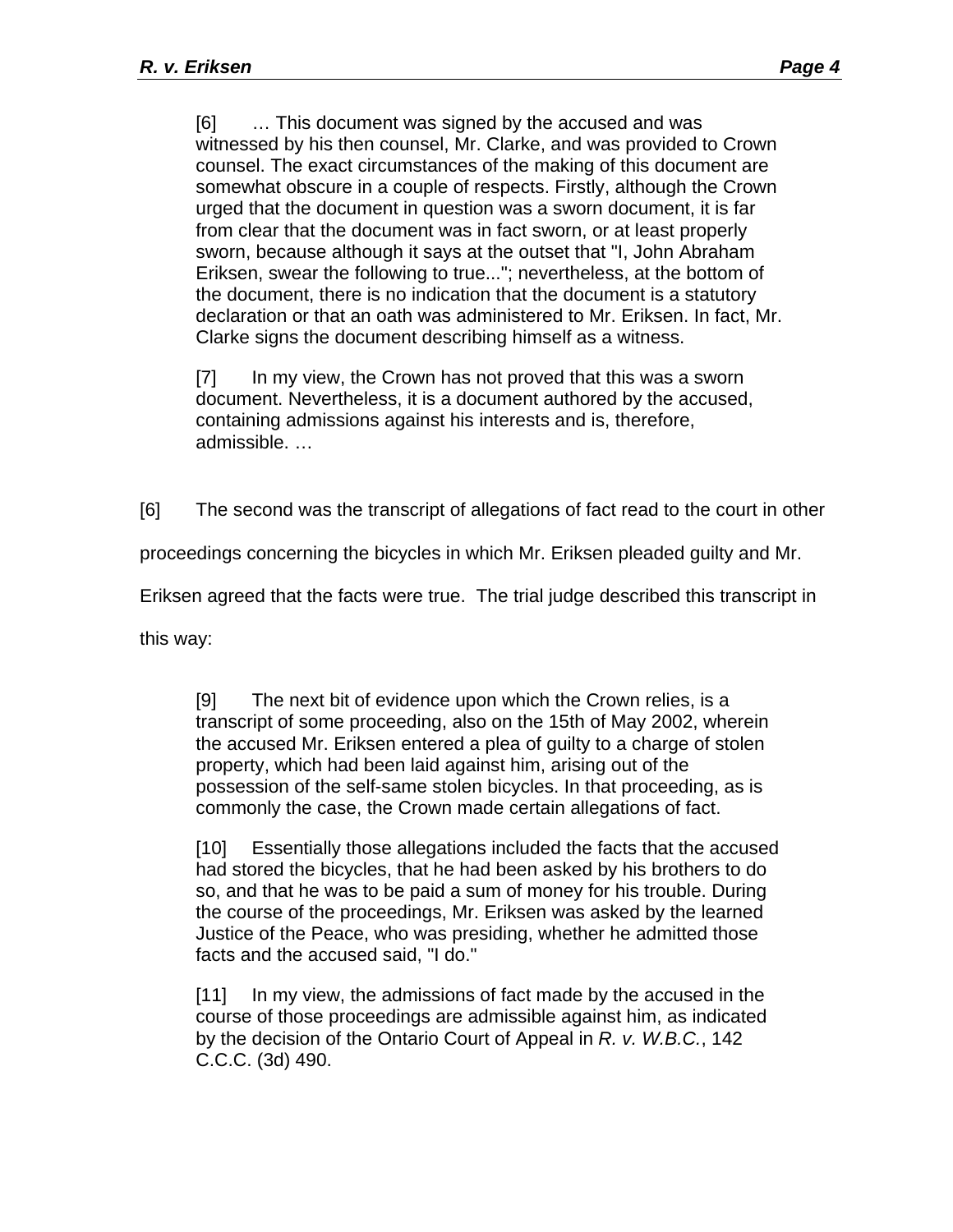[7] The warned statement, a videotape of a statement provided by Mr. Eriksen to

the police, was ruled inadmissible.

[8] The trial judge concluded that Mr. Eriksen's evidence on the morning of the preliminary inquiry, which he recanted in the afternoon, was false and intended to

mislead the court:

[13] The only rational conclusion that can be drawn on the whole of the evidence is that the accused's initial claim that he bought the bikes off someone was false and was intended to mislead the Court, his particular intention in this case being an effort to deflect the Crown's prosecution of his brother. I should indicate that, in my view, it is not necessary that the false statement actually mislead the Court so long as the accused intended to mislead. From the interventions and comments of Chief Judge Lilles during the course of the proceeding, it is quite obvious that he was not, in fact, misled by Mr. Eriksen's initial assertions as to how he came into possession of the bikes.

[14] The question is not whether Judge Lilles was misled, but whether the accused intended to mislead; and I find that he did.

[9] The trial judge then turned to the issue of corroboration. He found that

corroboration was required and that both Mr. Eriksen's sworn statement and his

court admission in the other proceedings satisfied that requirement:

[16] The crime of perjury requires that the accused makes a false statement on oath with intent to mislead, knowing that the evidence is false. I am satisfied that that is exactly what occurred in this case. The provisions in the *Criminal Code* with respect to perjury also require that there be corroboration before an accused may be convicted. In my view, a fair reading of the transcript of the proceedings before Judge Lilles would lead to the conclusion that of the two versions provided by the accused, the earlier version, that is "I bought the bikes" version, was false. Corroboration for the falsity of that assertion is, in my view, found in the May 15th statement made by the accused and by the accused's admissions upon his own sentencing, also on the 15th of May.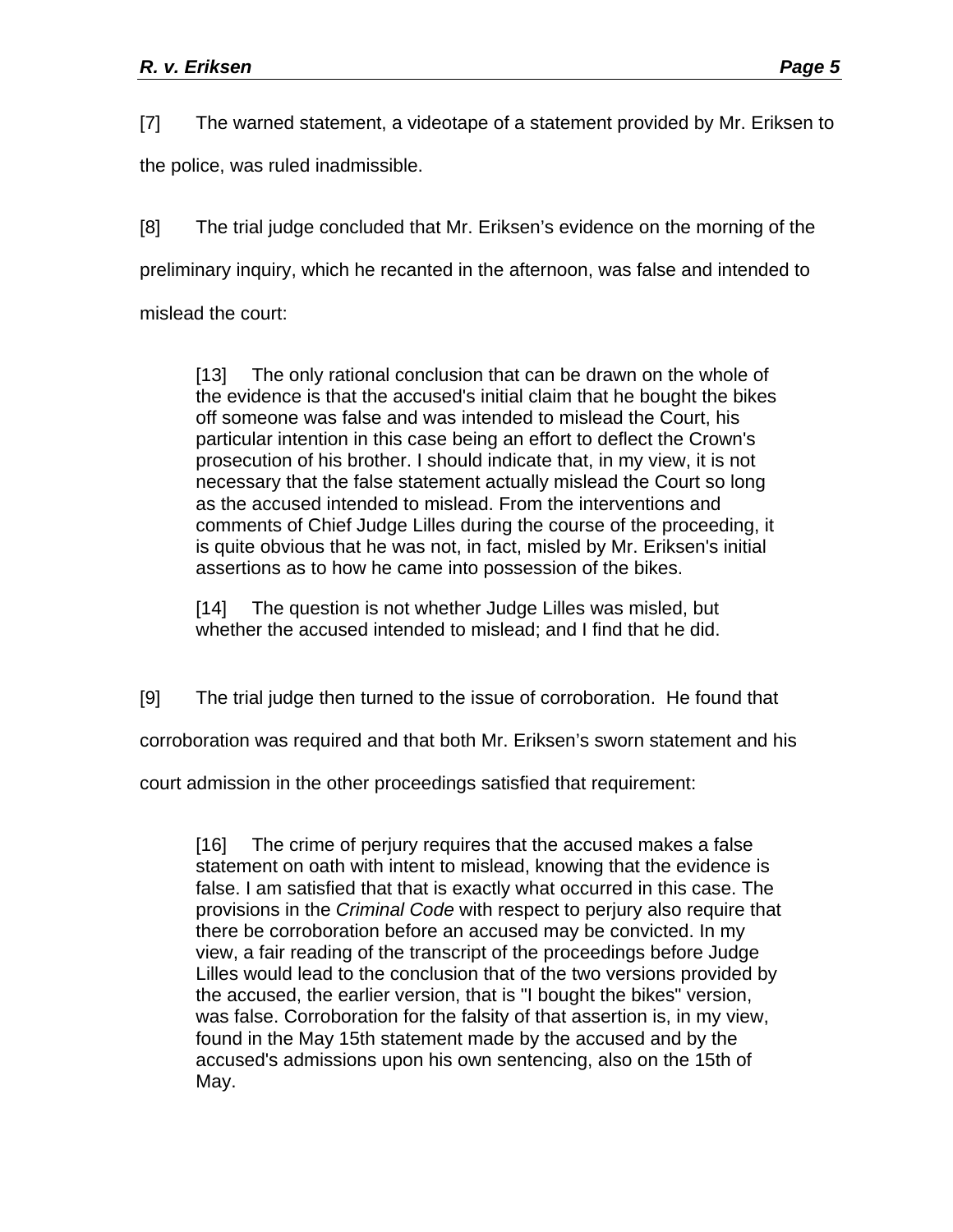#### **Issues**

[10] Mr. Eriksen says that something more than evidence or statements from him alone is required for conviction. He points to s. 133 of the *Criminal Code*, R.S., 1985, c. C-46:

**133.** No person shall be convicted of an offence under section 132 on the evidence of only one witness unless the evidence of that witness is corroborated in a material particular by evidence that implicates the accused.

[11] Mr. Eriksen says as well that the use made by the trial judge of the warned statement contradicted his own ruling that the statement was inadmissible.

## **Discussion**

[12] To convict for perjury the Crown must prove: 1) that the accused made a false statement under oath or solemn declaration; 2) that the accused knew the statement was false when it was made; and 3) that he made the false statement intending to mislead the court: *R. v. Calder*, [1960] S.C.R. 892, 129 C.C.C. 202. Where the first two elements are proven, that is, that the accused made a false statement under oath and knew it to be false when it was made, the court may infer the third element, an intention to mislead the court: *R. v. Wolf*, [1975] 2 S.C.R. 107, 17 C.C.C. 425.

#### *1. Corroboration*

[13] The first ground of appeal advanced by Mr. Eriksen concerns corroboration. On his behalf Ms. Hill submits that corroboration emanating from something or someone other than Mr. Eriksen was required in order to convict Mr. Eriksen. She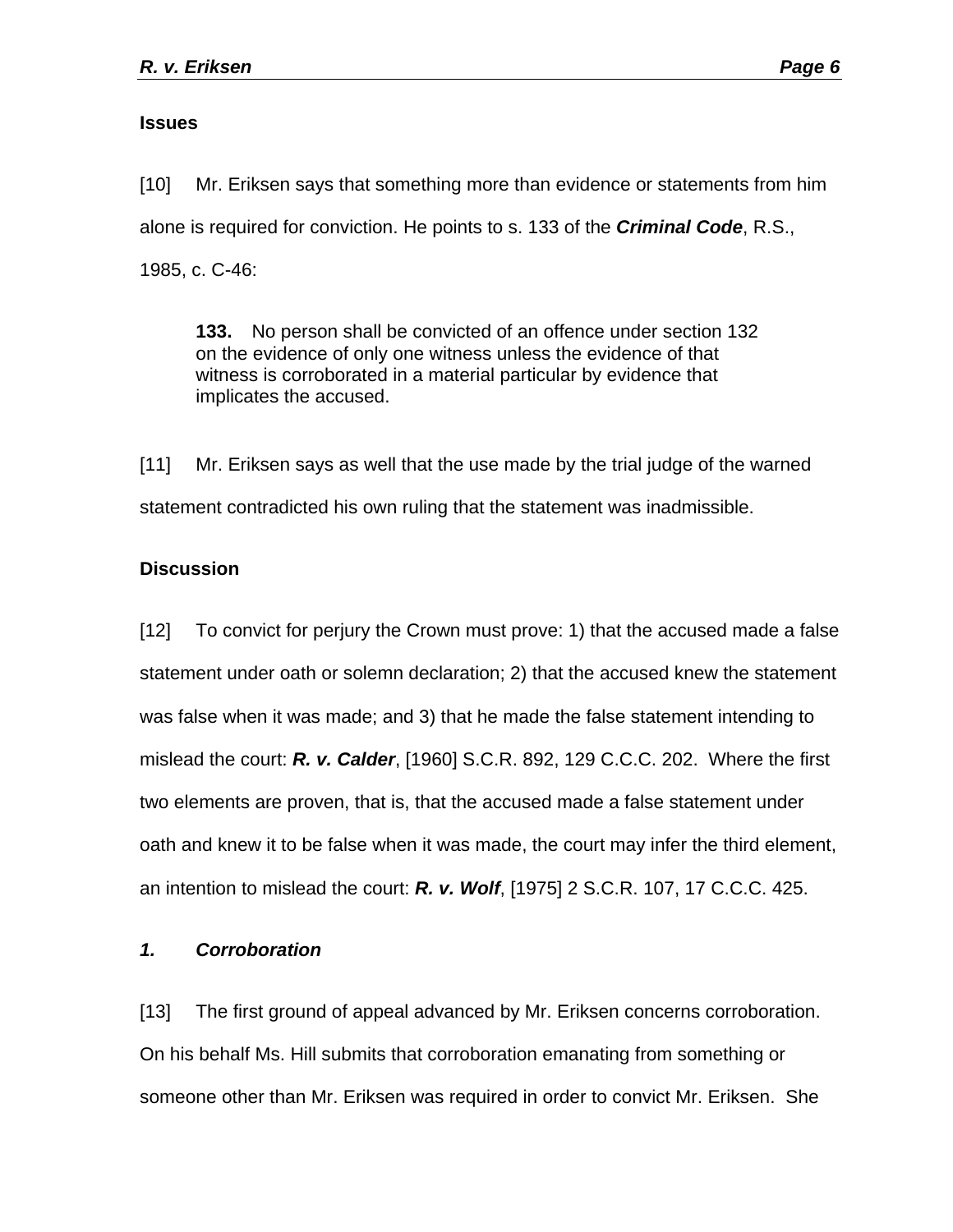says that the use made by the trial judge of the signed statement and Mr. Eriksen's in-court agreement as to facts recited in the charges against him failed to satisfy a requirement for corroboration because they emanated from Mr. Eriksen himself, that is, he was convicted on the evidence of only one witness – himself – contrary to s. 133.

[14] Based upon that view of the law, she says there was insufficient evidence as to which of the two statements made by Mr. Eriksen at the preliminary inquiry, the one made in the morning that he bought the bikes from someone or the one in the afternoon to the effect that they came from his brother, was false. Likewise, she submits, there was insufficient evidence both that Mr. Eriksen intended to mislead and that his explanation given in the morning that he did not have any recollection of receiving the bicycles in question because he was drunk was untrue.

[15] The nub of the issue is the extent of the requirement for corroboration, for if either corroboration was not required in the circumstances of the case, or the evidence relied upon by the trial judge was capable in law of being corroboration, his conclusion that the elements of the offence were proved is a conclusion of fact and, there being evidence before the court to support it, is not one with which we are at liberty to interfere.

[16] The first question that must be answered on this appeal, therefore, is whether corroboration was required, that is, whether s. 133 applied.

[17] In considering the applicability of s. 133, guidance may be taken from *R. v. Brewer* (1921), 34 C.C.C. 341 (Alta. S.C. (App. Div.)), *R. v. Clarke*, [2004] R.J.Q.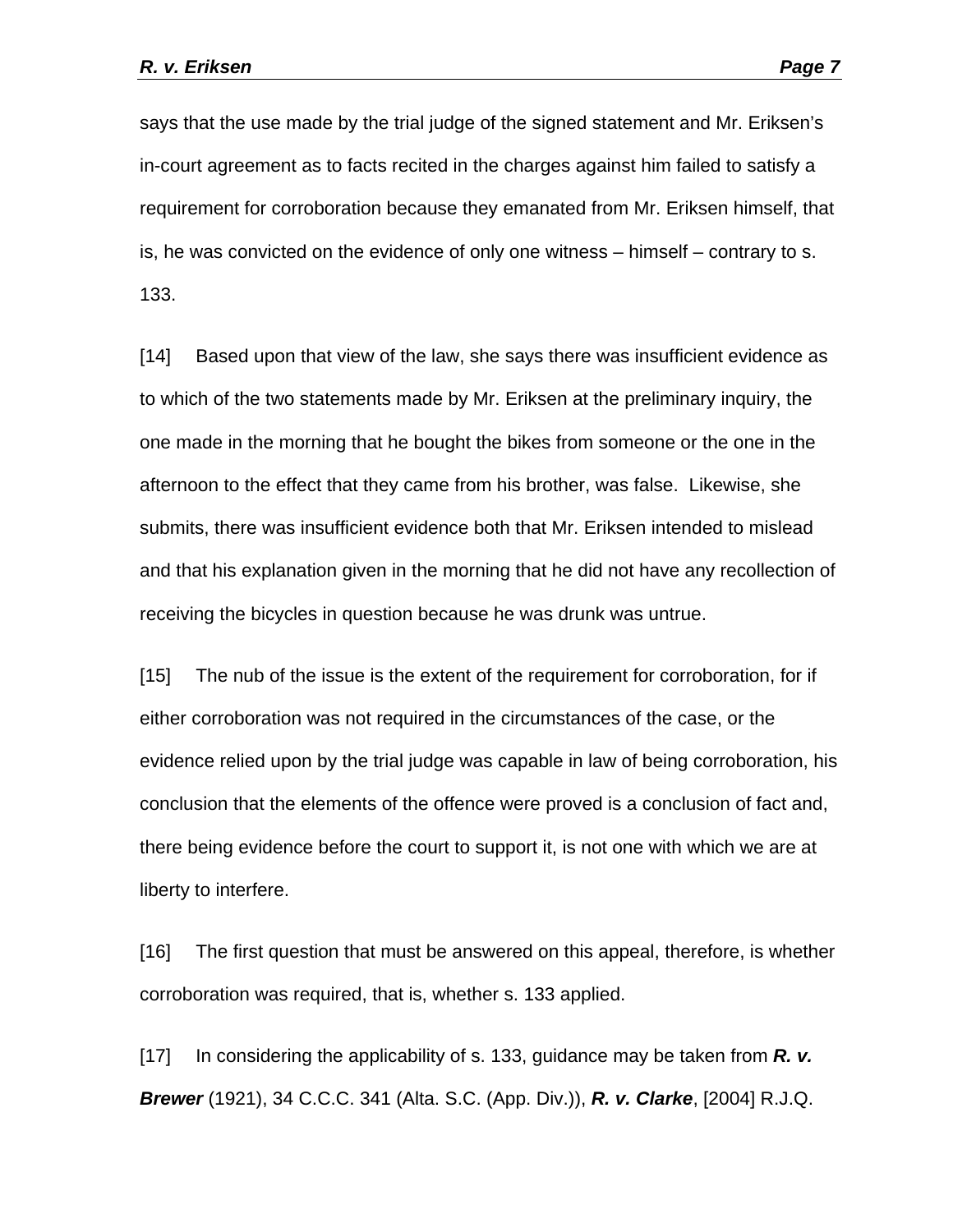780 (2004), 184 C.C.C. (3d) 18 (C.A.), and *R. v. Thind* (1991), 64 C.C.C. (3d) 301.

In *Brewer* the accused falsely swore an affidavit. His testimony given at an

examination in aid of execution contradicted his affidavit evidence and was relied

upon by the Crown in the trial for perjury. Beck J., for the Court, reviewed the

English authorities on the need for corroboration in determining which of two sworn

statements is true. As to the English equivalent of s. 133 that corroboration is

required, he said:

In England in 1911 the Perjury Act 1-2 Geo. V (Imp.) ch. 6, was passed. Section 13 provides that a person shall not be liable to conviction for perjury "solely upon the evidence of one witness as to the falsity of any statement alleged to be false."

It is undoubtedly on the question of the falsity of the statement in respect of which perjury is charged that further evidence was required at common law and is required by our statute and by the English statute. See Archibald's Criminal Pleading Evidence & Practice, 25th ed., pp. 1130-1; 1134-5.

But it seems to me that neither our statute, nor the English statute, nor that of New Zealand, was intended to meet the case of two contradictory oaths by the accused; but only the case of one witness produced at the trial to contradict the statement sworn to by the accused in respect of which perjury is charged -- such a single witness must be corroborated by some additional evidence not necessarily another witness; and that the case of two contradictory sworn statements of the accused is to be dealt with on the principles indicated in the cases already referred to.

The examination of the defendant for discovery in aid of execution on the judgment recovered on the bond in respect of which he made the affidavit of justification in my opinion is not only sufficient to justify a jury on finding it to constitute a contradiction of the affidavit of justification, but also to justify the conclusion that of the two contradictory statements it was the affidavit which was false.

Inasmuch as I think the statutory provision for corroboration has no application, this virtual admission by the defendant, if so found by a jury, would be sufficient proof of the falsity of the affidavit without other evidence…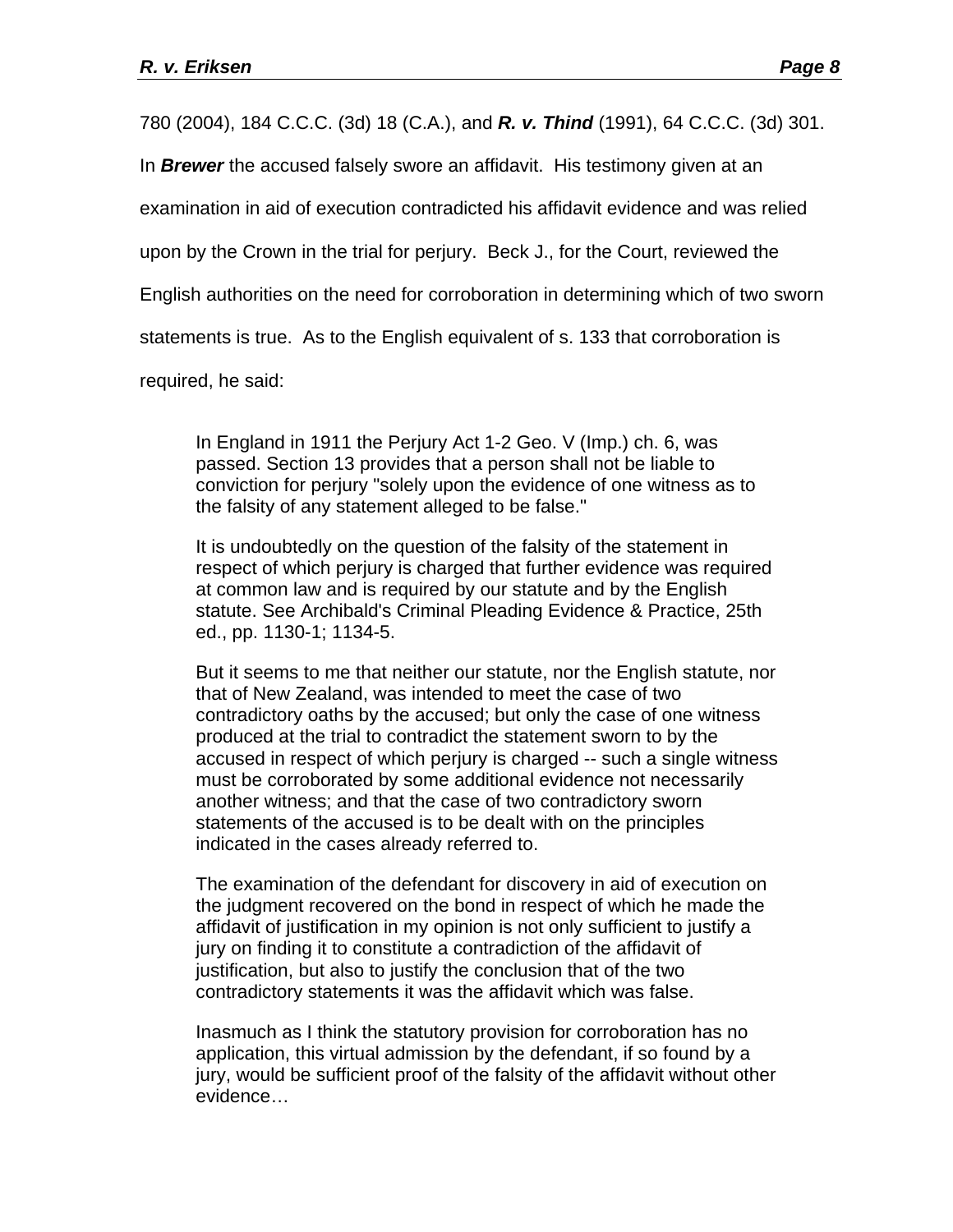[18] In *Clarke* the Quebec Court of Appeal had before it charges of perjury on the

basis of two allegedly false statements in an information to obtain a search warrant.

In the course of its reasons the Court said as to the basis for corroboration in relation

to perjury:

[6] Section 133 Cr. C. is clear: in perjury, although corroboration is justified by the fear of false accusations, [translation] "it is not simply a question of confirming the credibility of testimony, but rather of corroborating it in a material particular by evidence that implicates the accused". [*Jacques Fortin, Preuve pénale, Montreal, Éditions Thémis, 1984, p. 239*.] The reason is that it is unacceptable, in light of the Crown's burden of proof to prove beyond a reasonable doubt of the guilt of an accused, to tolerate that a person "who has testified to the truth of something is exposed to a risk of conviction just because somebody else testifies that it is an untruth". [*Brian Mararin, "The Offence of Perjury: A Prosecutor's Perceptive" (Spring 1993), 17 Prov. Judges J. 18-25, p. 23.*]

[19] In *Thind* Hutcheon J.A., for the majority of the British Columbia Court of

Appeal, said as to the purpose of s. 133:

This leads me to say that, in my view, the purpose of s. 133 is not "to ensure that no accused will be convicted on the basis of testimonial evidence that is by its very nature unreliable".

Writing for the Alberta Court of Appeal, Chief Justice McGillivray in *R. v. Doz* (1984), 12 C.C.C. (3d) 200 at p. 212, 52 A.R. 321, approved this description of the purpose of s. 123 (now s. 133) of the *Criminal Code* given by Mr. Justice Monnin in his dissenting judgment in *R. v. Bouchard* (1982), 66 C.C.C. (2d) 338 at p. 342, 26 C.R. (3d) 178, [1982] 2 W.W.R. 603 (Man. C.A.): What is the purpose of corroboration, and where does this requirement stem from, apart from its codification in s. 123 of the Code ? The material particular for which corroboration is required is not the fact that the accused has sworn to testimony at the first trial -- that is proven by the stenographer's transcript of the evidence and the Judge's certificate -- but that such testimony was false.

In other words, the material particular in which corroboration is required is the falsity of the statement alleged as the perjury. The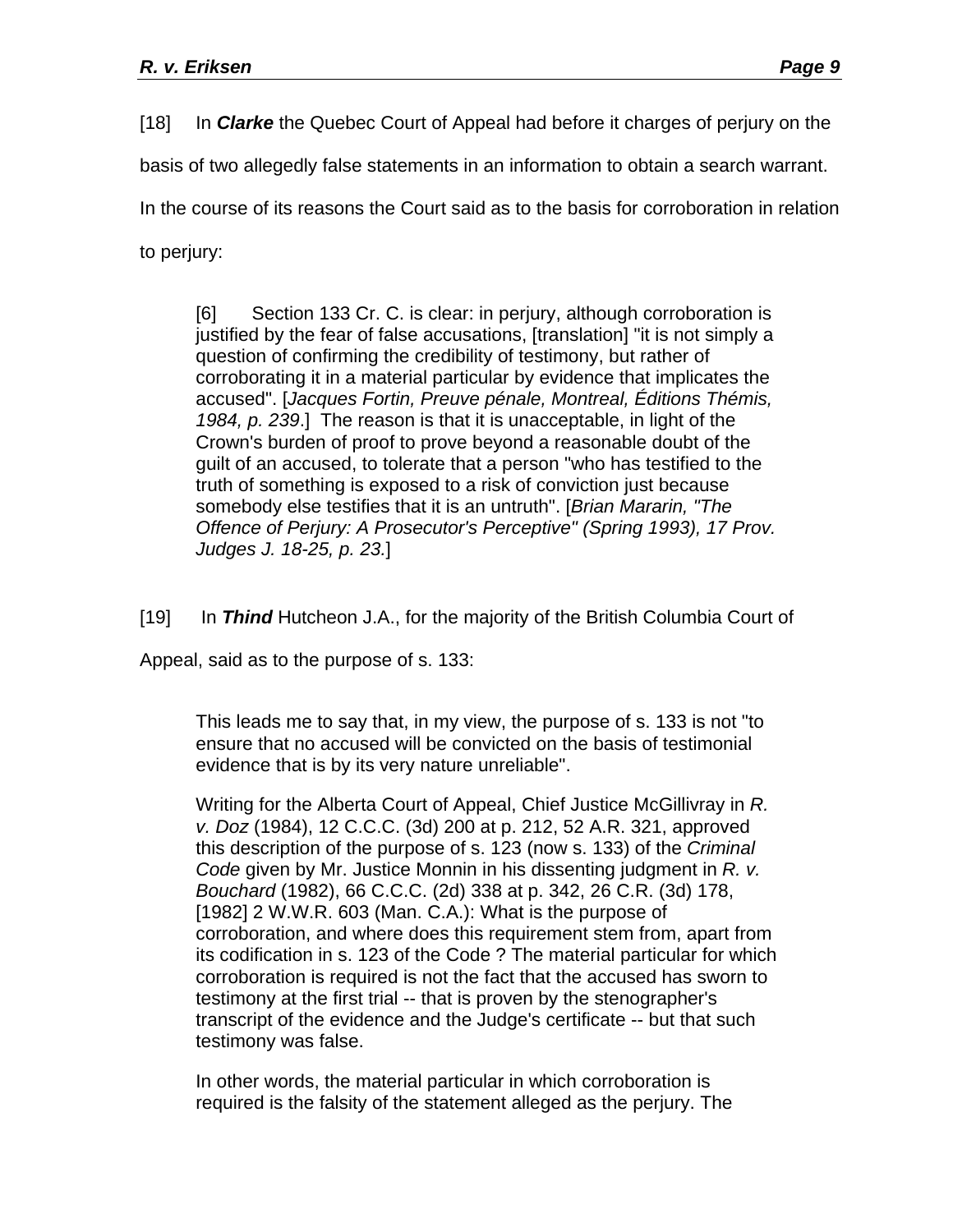purpose of this rule is to protect an accused from the false testimony of a single witness swearing against him and saying that the accused lied. It has been said that the court should not be left with one oath (that of the witness) against another oath (that of the accused). It used to be said that "where there is only oath against oath, it stands in suspense on which side the truth lies". That is simply not sufficient proof in a serious charge of perjury.

- [20] Likewise in *R. v. Evans* (1995), 102 Man.R. (2d) 186,101 C.C.C. (3d) 369
- (C.A.), Lyon J.A., for the court, wrote:

In this court, Monnin J.A. (as he then was) in *R. v. Bouchard*, [(1982), 13 Man. R. (2d) 344, 66 C.C.C. (2d) 338] commented on s. 133 (formerly s. 123) as follows at p. 342:

The purpose of this rule is to protect an accused from the false testimony of a single witness swearing against him and saying that the accused lied. It has been said that the court should not be left with one oath (that of the witness) against another oath (that of the accused). It used to be said that "where there is only oath against oath, it stands in suspense on which side the truth lies". That is simply not sufficient proof in a serious charge of perjury.

Consequently, s. 123 [now s. 133] calls for corroboration when the evidence adduced by the Crown is that of one witness alleging falsity on the part of the accused.

[21] In my view, these cases demonstrate the evil addressed by s. 133, which is

the danger that the accused will be convicted on a contest, oath against oath,

between himself or herself, and another witness. It does not apply, in my view, to

the case of conflicting statements by the accused where the one which has attracted

the charge of perjury is on oath, where the court is able to determine which of the

two statements is untrue and that the accused made the statement intending to

mislead the court.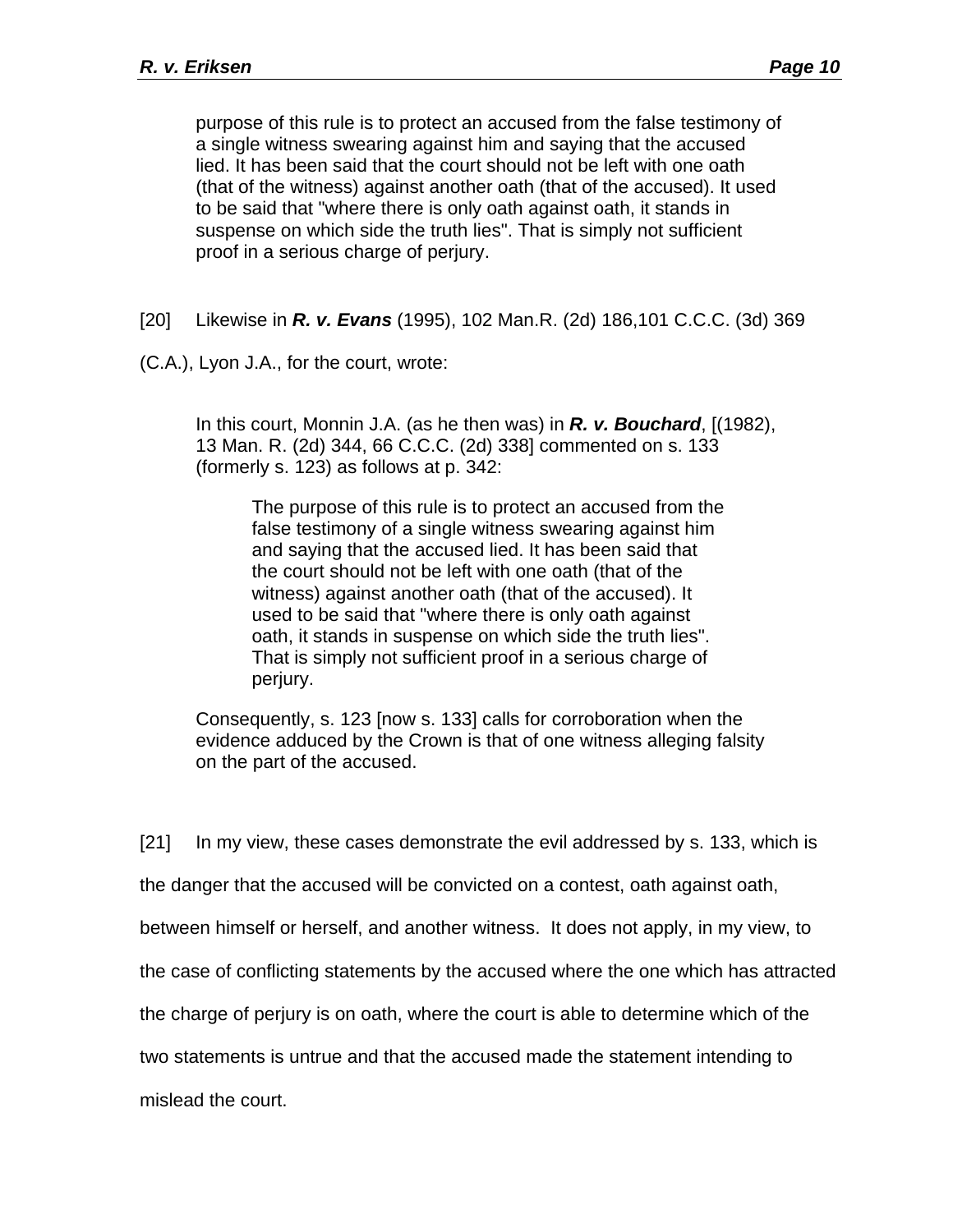[22] This view of s. 133 is implicit in *Wolf*. In *Wolf* the accused was the victim of a beating at the hands of two men in what was a domestic dispute. He dictated a statement to a police officer describing the circumstances of the assault, read it, and signed each page. However, at the preliminary inquiry of the assault trial against the men, he said he could not remember the particulars of the assault. The assault charges were dismissed and he was charged with perjury. The court held that all of the necessary elements of the offence of perjury could be inferred from the two contradictory statements made by the accused. While *Wolf* is most often cited in support of the principle that the intent to mislead can be inferred from the facts of the case, it is an example of a case in which an accused was convicted of perjury based on his own contradictory statements, without reference to corroboration and s. 133.

[23] On behalf of Mr. Eriksen it is said, citing para. 41 of *Bouchard*, *supra,* that proof beyond the statements of the accused is required for conviction:

[41] I have a suspicion that Mr. Bouchard may have been manipulative, but suspicion is not enough for a conviction. I am not satisfied that the evidence in its totality can support the verdict of guilt and that it would be safe to allow the conviction to stand. Accordingly, I would allow the appeal and set aside the conviction.

[24] With respect, I think that statement says no more that the trier of fact must be satisfied beyond a reasonable doubt that the statement alleged to be false is, in fact, false. With that proposition I am in full agreement. But the statement does not address the issue before us on this appeal.

[25] I conclude, therefore, that s. 133 was not applicable and that the trial judge was not required to look for corroboration before determining either that the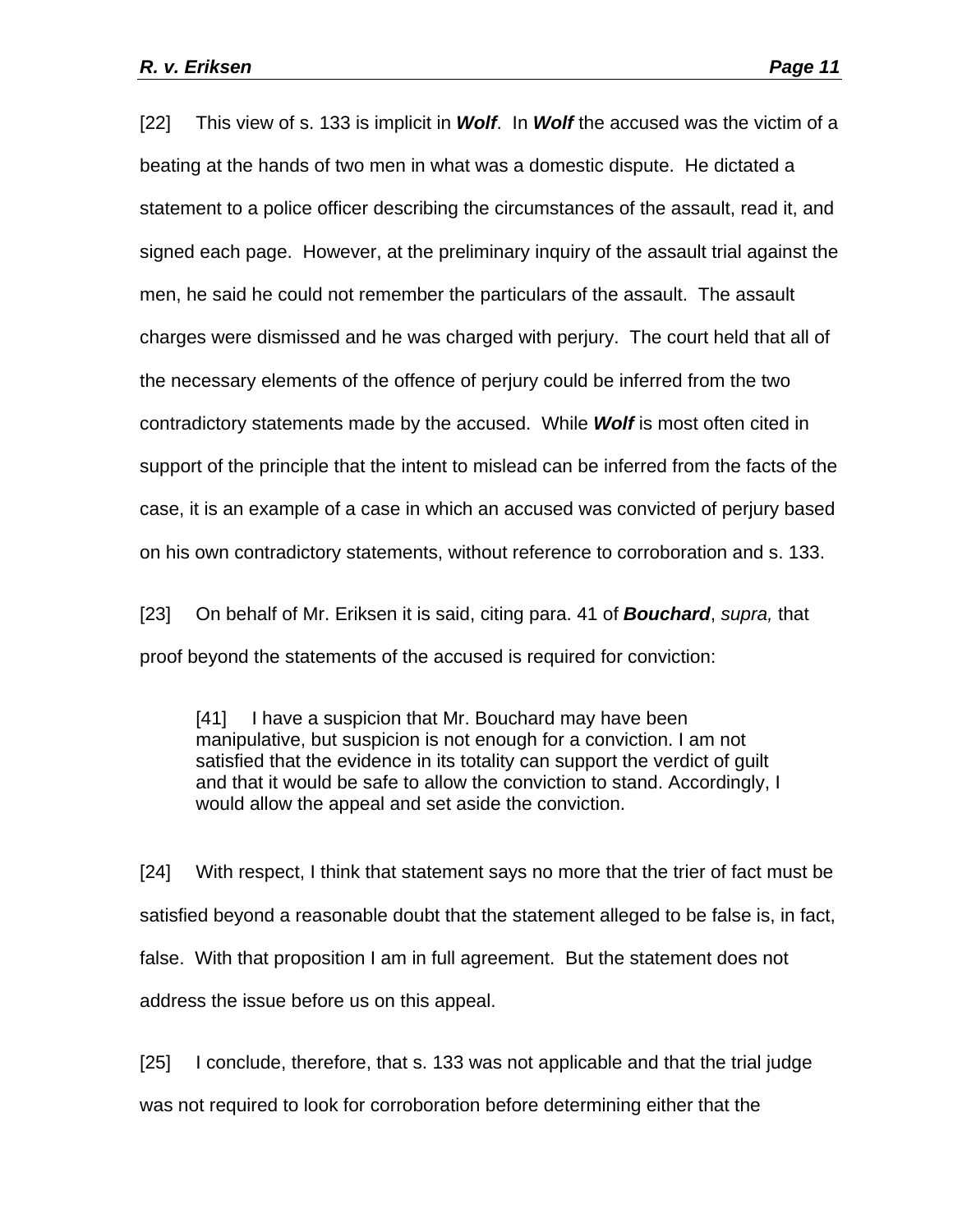statement was false or that Mr. Eriksen intended to mislead the court. This was a case in which the trial judge, having determined that the statements were contradictory, was entitled to consider whether the statement upon which the charge was based was made by Mr. Eriksen knowing it was false and with intention to mislead. In that assessment he was required to consider all of the evidence properly before the Court.

[26] It follows that I consider that the trial judge erred in holding that corroboration was required. However, that error redounded to the benefit of Mr. Eriksen and is not a basis upon which the guilty verdict may be set aside.

[27] I have disposed of the corroboration issue without examining the quality of the evidence referred to by the trial judge as corroborative. Mr. Eriksen contends that the evidence was incapable of constituting corroboration. He says that the trial judge's conclusion that the statement made by Mr. Eriksen in his morning testimony that the bicycles were purchased has not been established to be untrue, that the falsity of that statement is not the only reasonable conclusion to be drawn from the evidence, and that the other conclusion that Mr. Eriksen lied consistently in his statements was also a reasonable inference.

[28] While I do not consider that corroboration was required, the evidence referred to by the trial judge as corroborative are portions of the evidence before him that supported his verdict. Whether or not corroboration was required, the trial judge was properly cautious in looking to see whether there was other evidence that supported his conclusion, and in setting out the basis for his conviction. In my view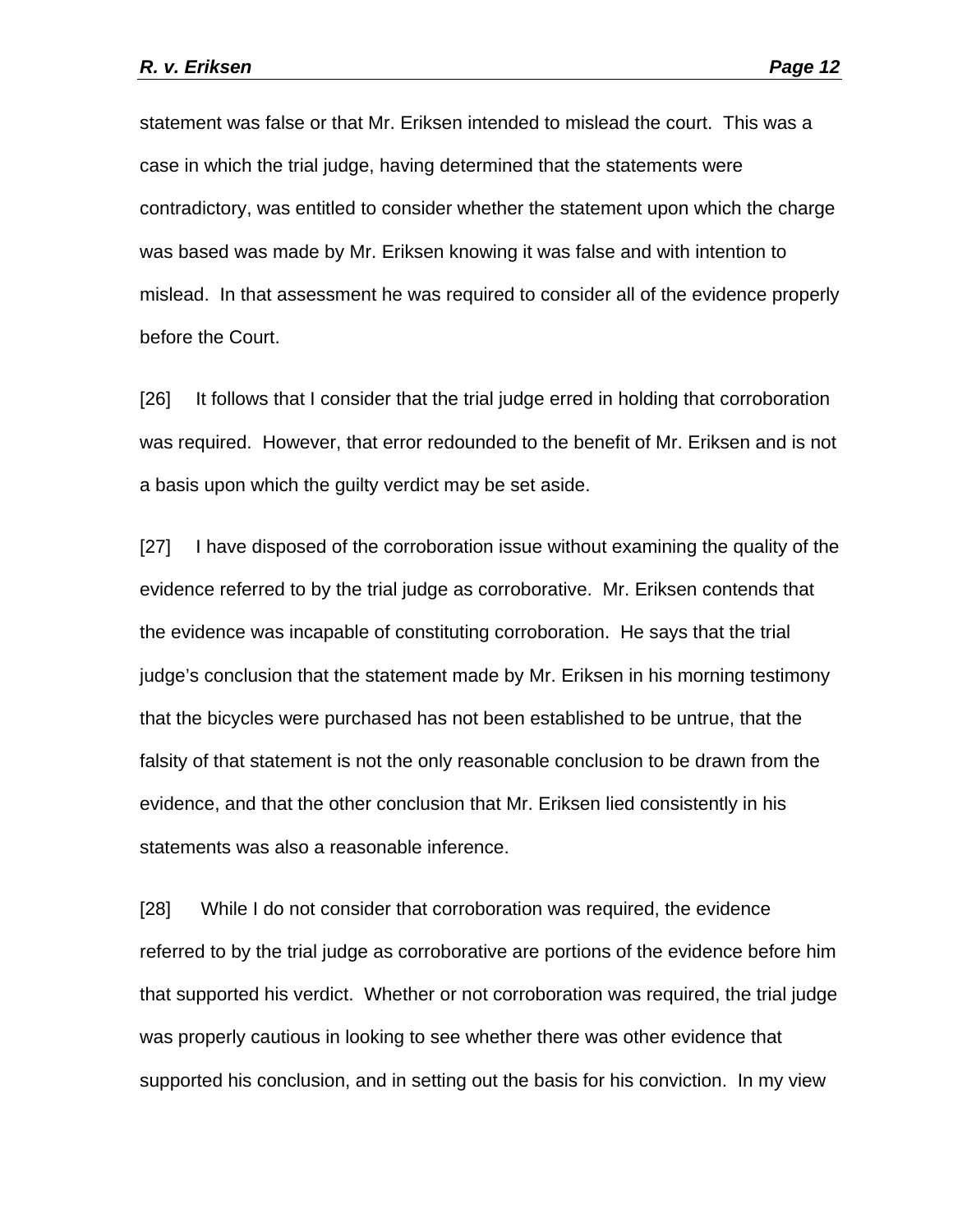both the signed statement and the admission of Mr. Eriksen in court supported the trial judge's conclusion that the statement said to be perjured, was in fact perjured.

[29] I see no basis in the trial judge's treatment of the signed statement or the admission in court which would permit this court to set aside the verdict.

# *2. Reference to the Warned Statement*

[30] The second ground of appeal focuses upon the use by the trial judge of the warned statement given by Mr. Eriksen to the police.

[31] The trial judge ruled that that the statement was inadmissible. Mr. Eriksen says that in spite of that ruling, the trial judge made use of it in convicting him, and refers to para. 12 of the reasons for judgment in which the trial judge said:

[12] When one looks at the evidence as a whole, including the prior statements by the accused that I referred to, and the whole of his testimony at the preliminary inquiry before Chief Judge Lilles, it is quite clear to me that the accused did receive stolen property from his brothers but that he was understandably reluctant to implicate them. After he had provided false testimony in respect of those matters, he was given an opportunity to consider his position and later admitted that he had, in fact, received the property from his brothers.

[32] I do not read the reasons for judgment as referring to evidence that was declared inadmissible. The reference to the evidence as a whole is a reference to only that evidence that has been admitted. I would not accede, therefore, to this ground of appeal.